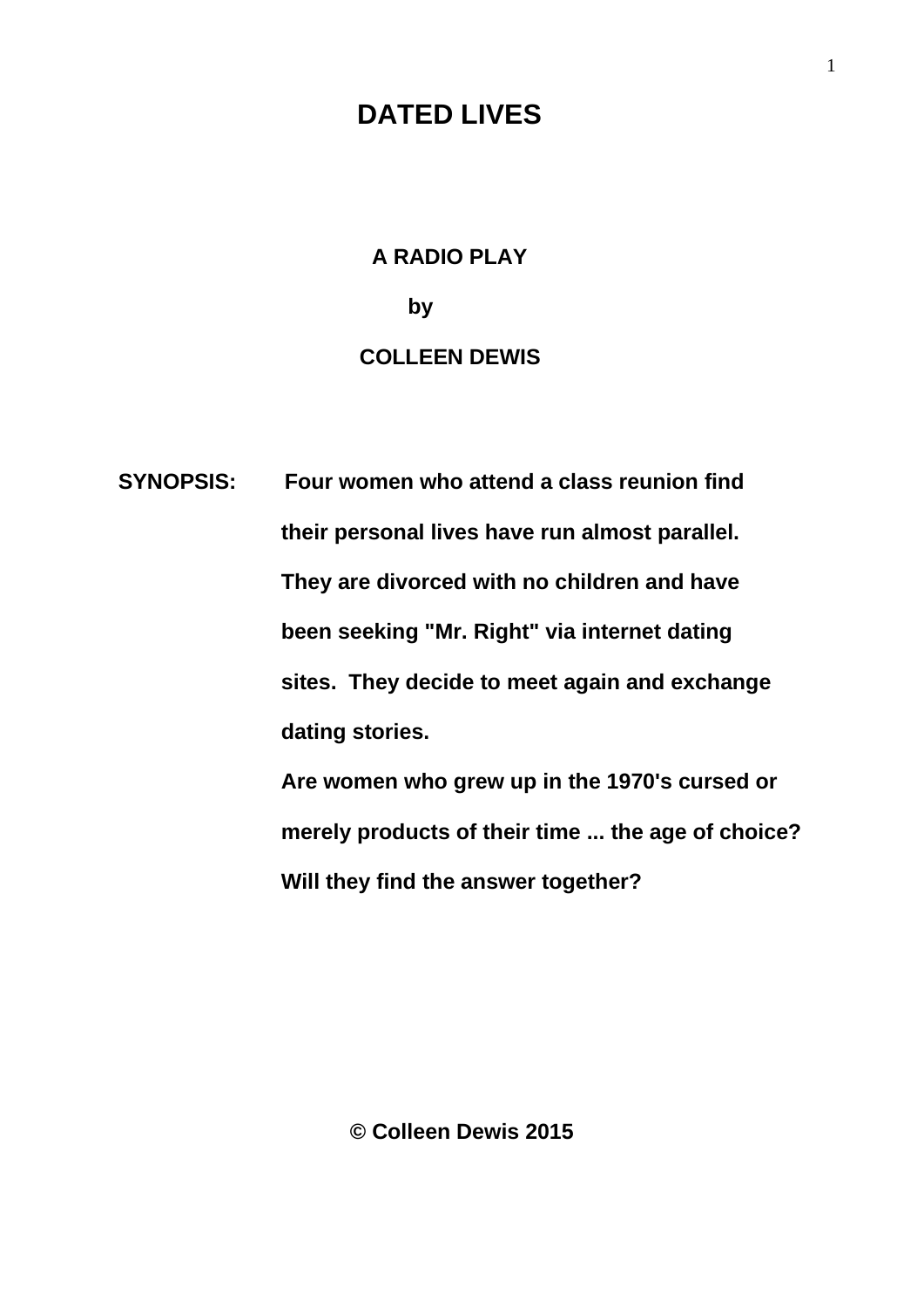## **CHARACTERS:**

| <b>JULIE:</b>  | A banker age 42 years.              |
|----------------|-------------------------------------|
| <b>AMANDA:</b> | An arts administrator age 42 years. |
| <b>PENNY:</b>  | University lecturer age 42 years.   |
| <b>GAIL:</b>   | I.T. engineer age 42 years.         |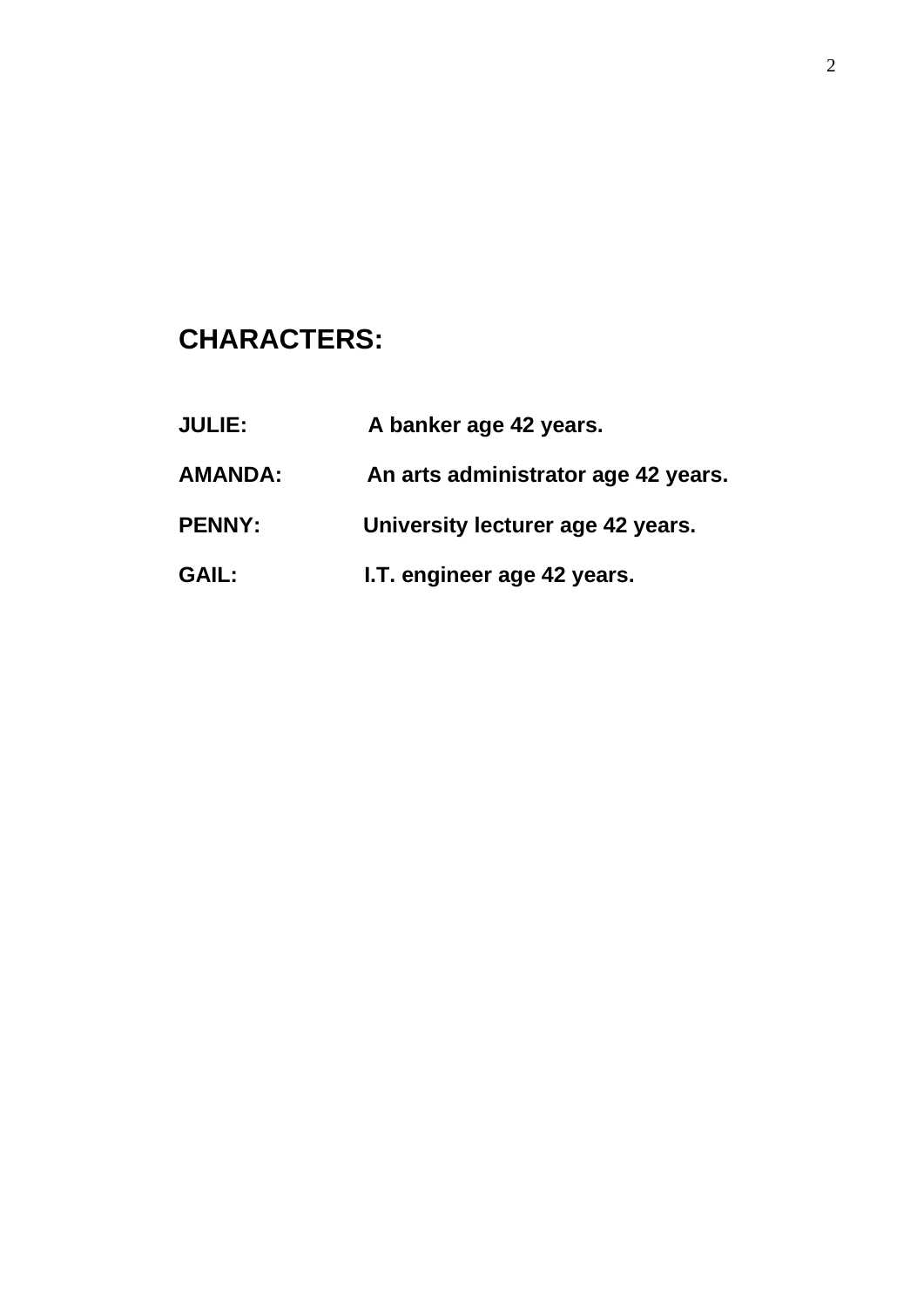## **SCENE 1: Julie's home.**

**SOUND:** *Helen Reddy singing "I am Woman".*

**JULIE:** I propose a toast to "successful dating".

**AMANDA, GAIL, PENNY:** Here, here.

**SOUND:** *Clinking of glasses.*

- **GAIL:** I've been trying to analyse our similar situations and have reached a conclusion. Tell me what you think of this theory.
- **PENNY:** Trust you to have a theory.
- **GAIL:** My theory is that there are so many men advertising themselves on the various dating sites that we will go on looking forever and never be satisfied.
- **PENNY:** What you are suggesting is that we are too picky?
- **AMANDA:** Actually I've been thinking along those lines myself.
- **JULIE:** Accepting compromise would not be easy for me or perhaps for any of us having grown up in "the age of choice".
- GAIL: I agree, we are dated. But I have enjoyed my freedom of choice very much and wouldn't have changed it for quids.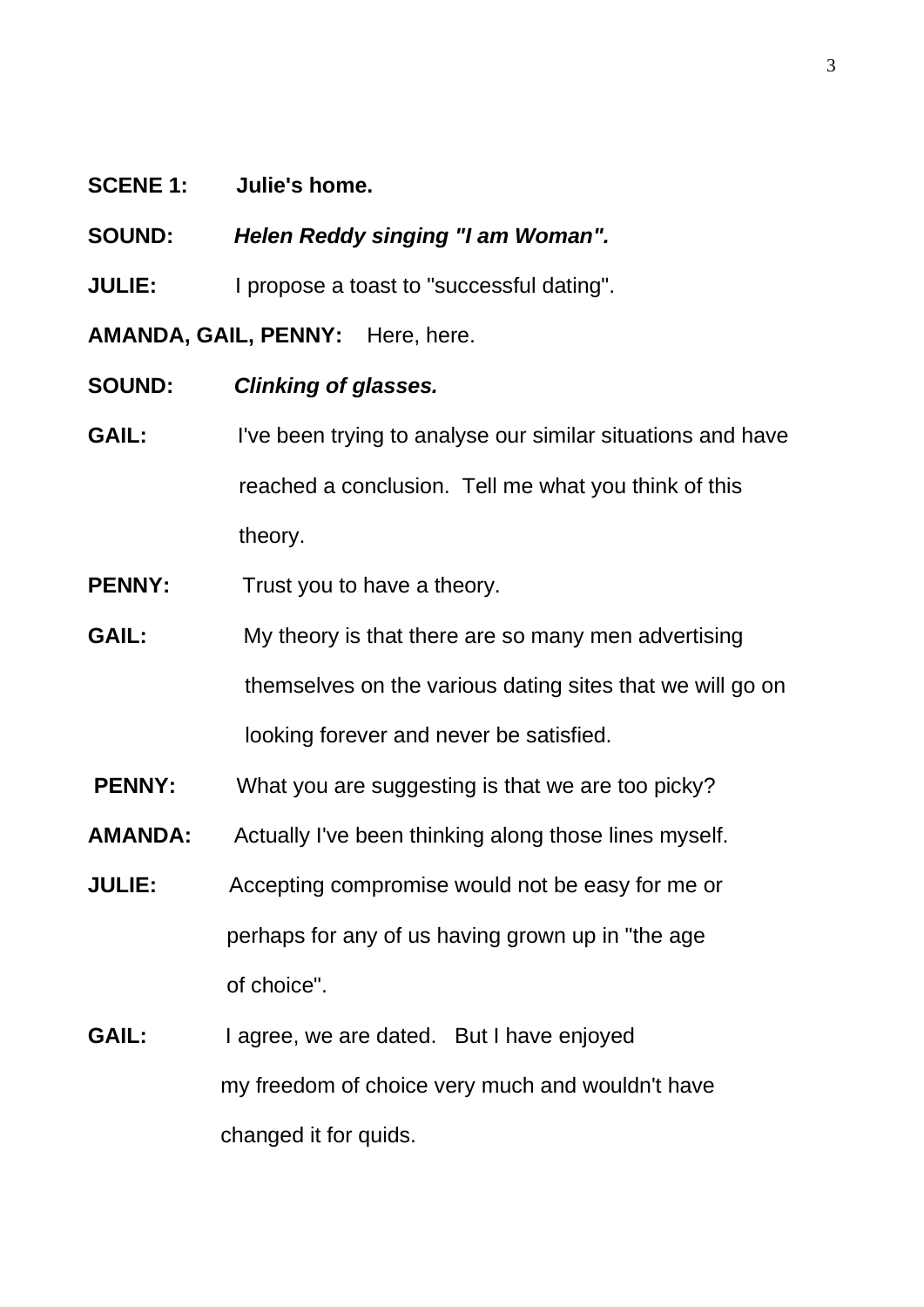- **AMANDA:** So different to when our mothers were young. They were expected to get a good secretarial position, meet a nice boy, get engaged, then married before getting pregnant preferably.
- **JULIE:** Yes, **and all this 1** by the time they were 22 or 23 otherwise they might be described as being "left on the shelf".
- **GAIL:** Yes, no wonder my mother was excited about my having a career and all the choices available to girls when I was growing up.
- **AMANDA:** So, what are we searching for then? Is it for a soul mate, an equal, a permanent sex partner, or all of these? What have we missed?
- **PENNY:** Probably loving and being loved, being one half of a couple, accepted as such by friends and family. That's what I'm thinking these days.
- **GAIL:** (Because) there are so many specifications given in a profile on (joining) a match-making site, (such as) details of appearance, age and interests (.) I think we (are inclined to) act as if we are buying a product. **2 JULIE:** Hence the term "joining the meat market".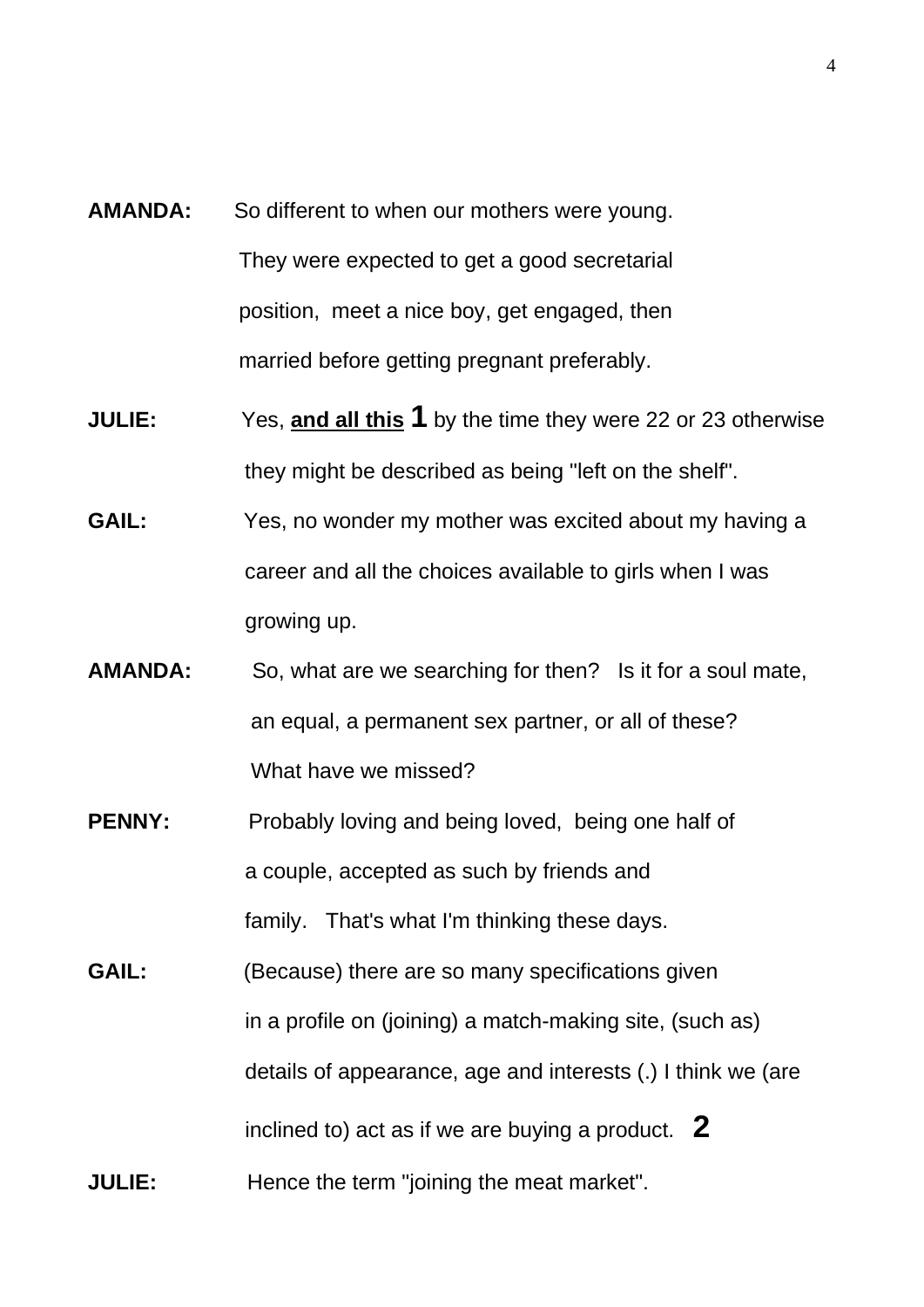- **AMANDA:** Thank goodness that term is dying out. Internet dating has a respectable status now.
- **JULIE:** It has taken the place of the old town hall dances Even young people looking for life partners find the internet a good option.
- **GAIL:** I've found that no matter how close someone comes to being a really good match according to their profile a date can turn out to be a dismal failure when you actually meet and touch.
- **PENNY:** That's so true. One of the advantages of meeting at town hall or Church dances was that sight and touch were ready guages of attraction, whereas now on Internet dating sites so many qualities, likes and dislikes, interests, etc are listed in a profile, its easy to be dazzled by the statistics.
- **JULIE:** Then, of course to add to the confusion, quite a few people lie!
- **GAIL:** Another angle that can't be overlooked is the fact that by the time people reach their forties they are no longer willing or able to adapt very easily.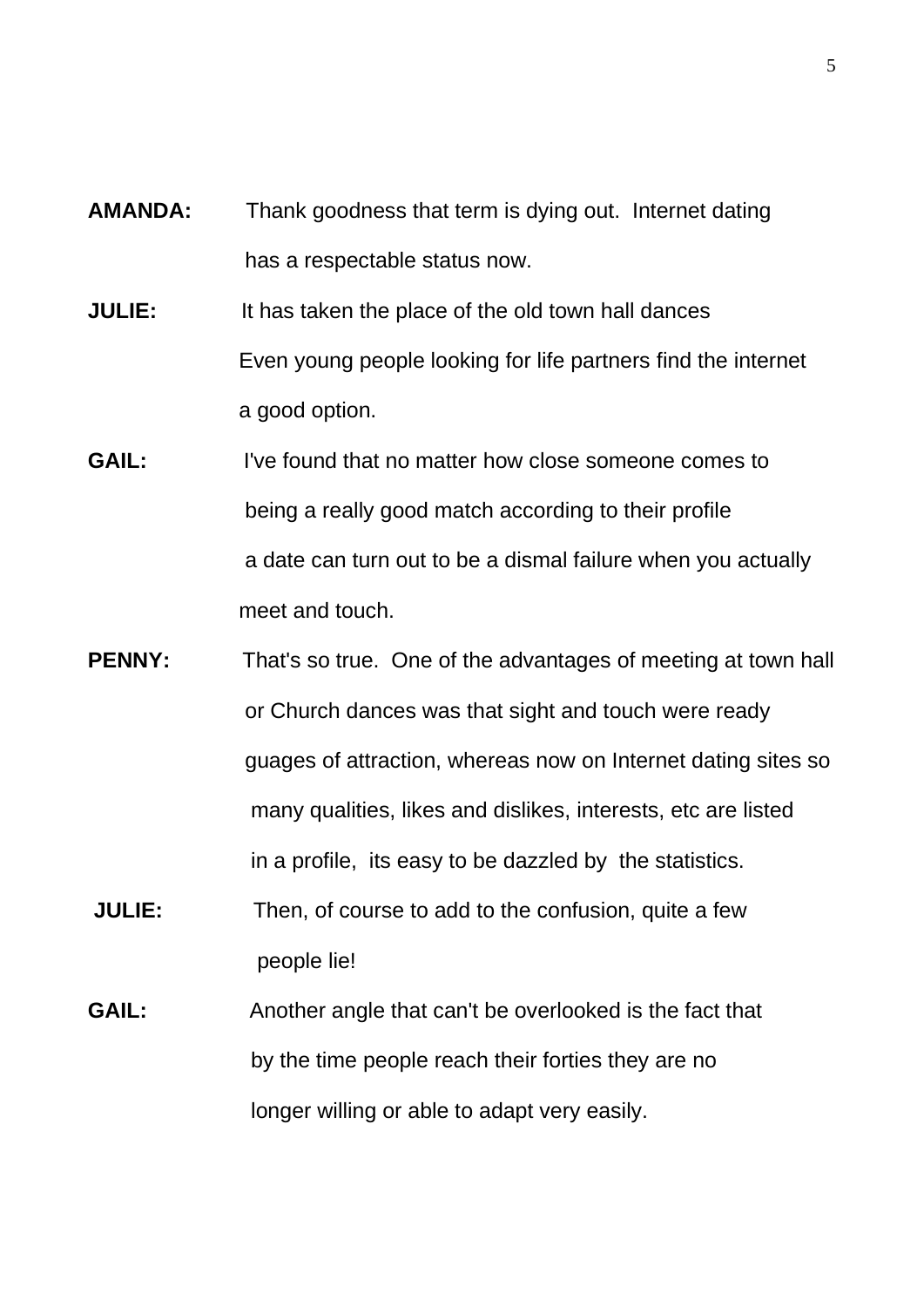- **JULIE:** You mean being set in their ways and not wanting to change. That probably fits me! I like how I am!
- **PENNY:** Don't we all?
- **AMANDA:** I'm going to tell you about my recent internet dating adventure. You are permitted to laugh, although it wasn't funny at the time.
- **JULIE:** This sounds interesting.
- **AMANDA:** I thought I would be married by now and living my dream life in New York with my perfect match, Zeb.
- **PENNY:** This is serious stuff.
- **AMANDA:** It was. Zeb and I were internet chatting for almost a year while I was waiting for my annual leave to become due so that we could meet in New York. We exchanged photos and our profiles matched 99 %.
- GAIL: So what happened?
- **AMANDA:** I took my annual leave, booked my flight and accommodation and felt quite confident in meeting Zeb and I both really felt we had a future together.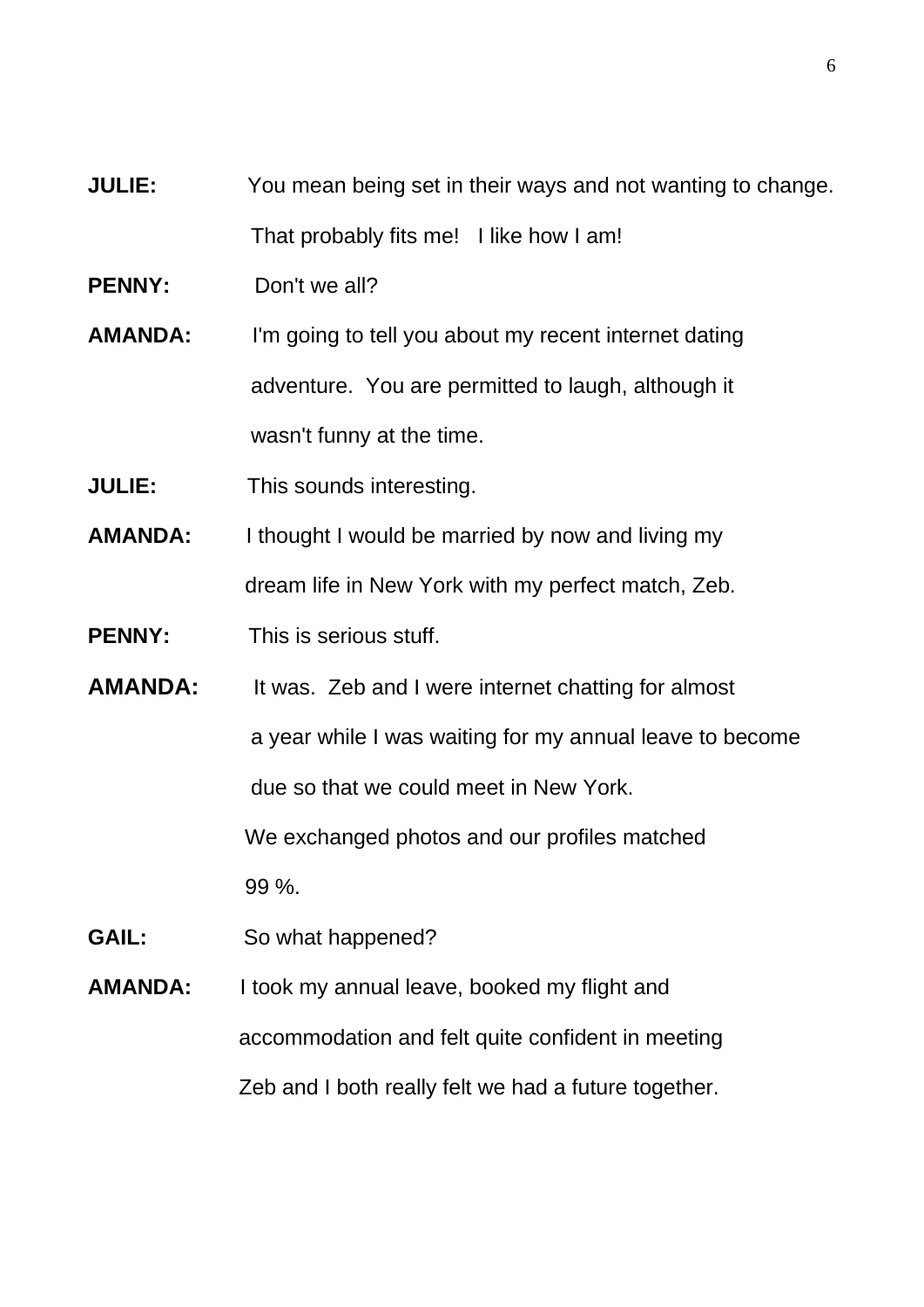- **JULIE:** After chatting for the best part of a year you would have known all there was to know about each other.
- **AMANDA:** Both being involved in the arts meant we had a lot in common. We had explored all aspecfs of our lives and I thought we had bonded.
- **JULIE:** It would have been an exciting moment when you met in the flesh. Was it love at first sight?
- **AMANDA:** I'm afraid the sighting was the problem.

**PENNY:** But you had exchanged photos?

- **AMANDA:** Yes, but in his photos he was clean shaven. This was a man with a wispy grey and ginger goatee.
- **GAIL:** Well, he could easily have shaved it off for you.
- **AMANDA:** That's not all that was different. He had fudged on his height.
- **PENNY:** Don't tell me he was a dwarf!
- **AMANDA:** Not quite. He stood at about 5 feet 5 inches in cuban heels. He height was supposed to be 5.10 according to his profile. Apparently men lie about their height and women lie about their weight.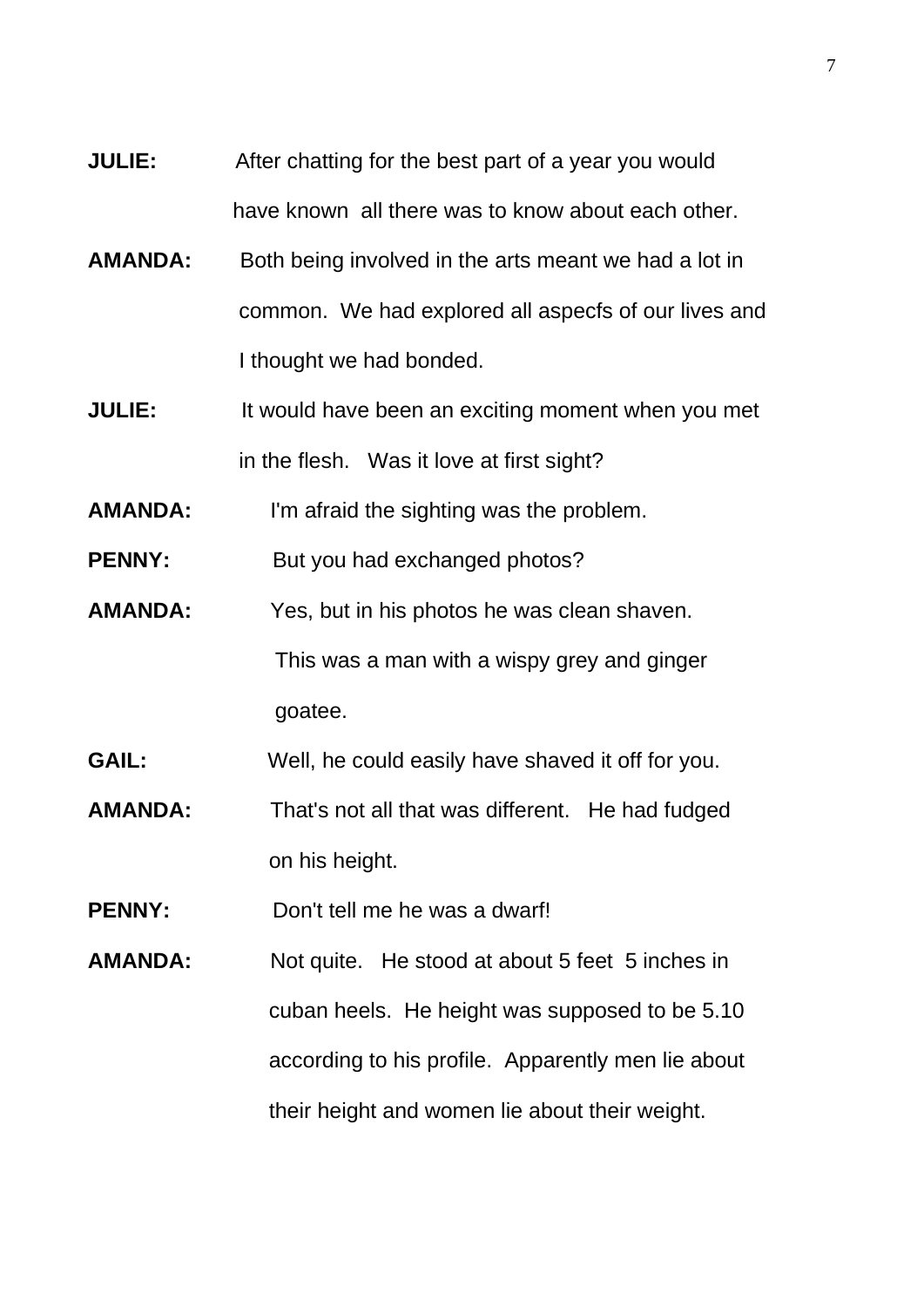- **JULIE:** I must remember that.
- **AMANDA:** It took me a few moments before I realized it was him. I was quite shocked to say the least. But his reaction when he recognized me was even worse.
- **PENNY:**How come?
- **AMANDA:** Well, the photo I sent him when we first started chatting was taken just after I'd completed my weight loss programme with Jenny Craig. I was down to a size 10.
- **JULIE:** Oh. No wonder he was confused.
- **AMANDA:** Yes, he wasn't prepared for a size 16, 5ft.9 (in bare feet), 6 feet in heels rather large woman,
- **PENNY:** I guess you were both pretty disappointed and angry.
- **AMANDA:** We realized we looked like the "odd couple" and not the perfect match we were expecting.

 After the initial shock and recriminations on both sides we called a truce.

**JULIE:** You did say we could laugh and I can't help seeing the funny side of this.

You proved that size does matter. Ha, ha!